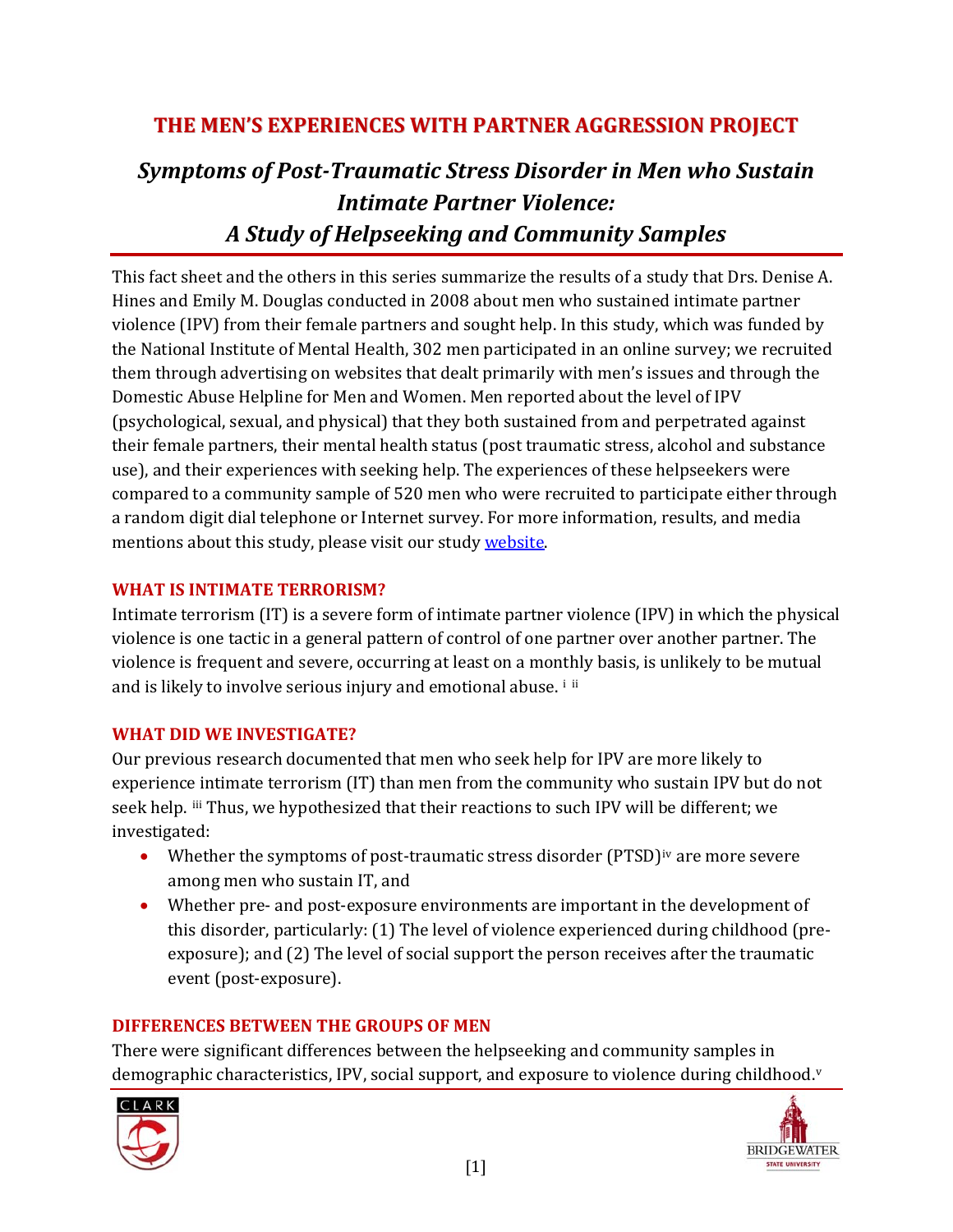In regard to IPV, social support, and exposure to violence during childhood, the men in the helpsee king sample:

- Had less social support, and
- Were more likely to have experienced all forms of IPV in the past year and all forms of violence during childhood.

Tables 1 and 2 list the differences between the samples in regard to the percentage experiencing different forms of IPV and childhood aggression:

| <b>Type of IPV</b>           | <b>Helpseeking Sample</b> | <b>Community Sample</b> |  |
|------------------------------|---------------------------|-------------------------|--|
| <b>Severe Psychological</b>  | 96.0%                     | 13.7%                   |  |
| <b>Controlling Behaviors</b> | 93.4%                     | 20.0%                   |  |
| <b>Physical Aggression</b>   | 100.0%                    | 16.3%                   |  |
| <b>Injury</b>                | 78.5%                     | 4.0%                    |  |

#### **Table 1. Percent Sustaining IPV**

#### **Table 2. Exposure to Violence During Childhood**

| <b>Type of Violence</b>             | <b>Helpseeking Sample</b> | <b>Community Sample</b> |
|-------------------------------------|---------------------------|-------------------------|
| % sustaining physical aggression    | 46.8%                     | 35.3%                   |
| % witnessing parental IPV           | 21.5%                     | 14.3%                   |
| % sustaining familial sex abuse     | 12.9%                     | $6.4\%$                 |
| % sustaining non-familial sex abuse | 17.2%                     | 8.5%                    |

# **DIFFERENCES BETWEEN THE GROUPS OF MEN: PTSD SYMPTOMS**

Our research indicates that the frequency of all four forms of IPV is significantly correlated with PTSD symptoms. In other words, as the frequency of IPV increased so did the number of symptoms of PTSD and the likelihood of meeting a "clinical cutoff" for PTSD. As shown in Figure 1 (next page), only 2.1% of the men who experienced no IPV met the PTSD cutoff; this jumped to 8.2% for the group determined to use the lower‐level of IPV called common couple [vi](#page-3-1)olence (CCV),<sup>vi</sup> and then increased exponentially to 57.9% for the IT group.

Therefore, we found that in comparison to men who sustain no physical IPV and men who sustain CCV, men who sustain IT are at a seriously increased risk for reaching a clinical cut‐off for PTSD. In fact, almost 60% of the male helpseekers met the cutoff [for PTSD](#page-3-1), a percentage which is similar to what samples of battered women typically show. Vii, Viii, ix, x



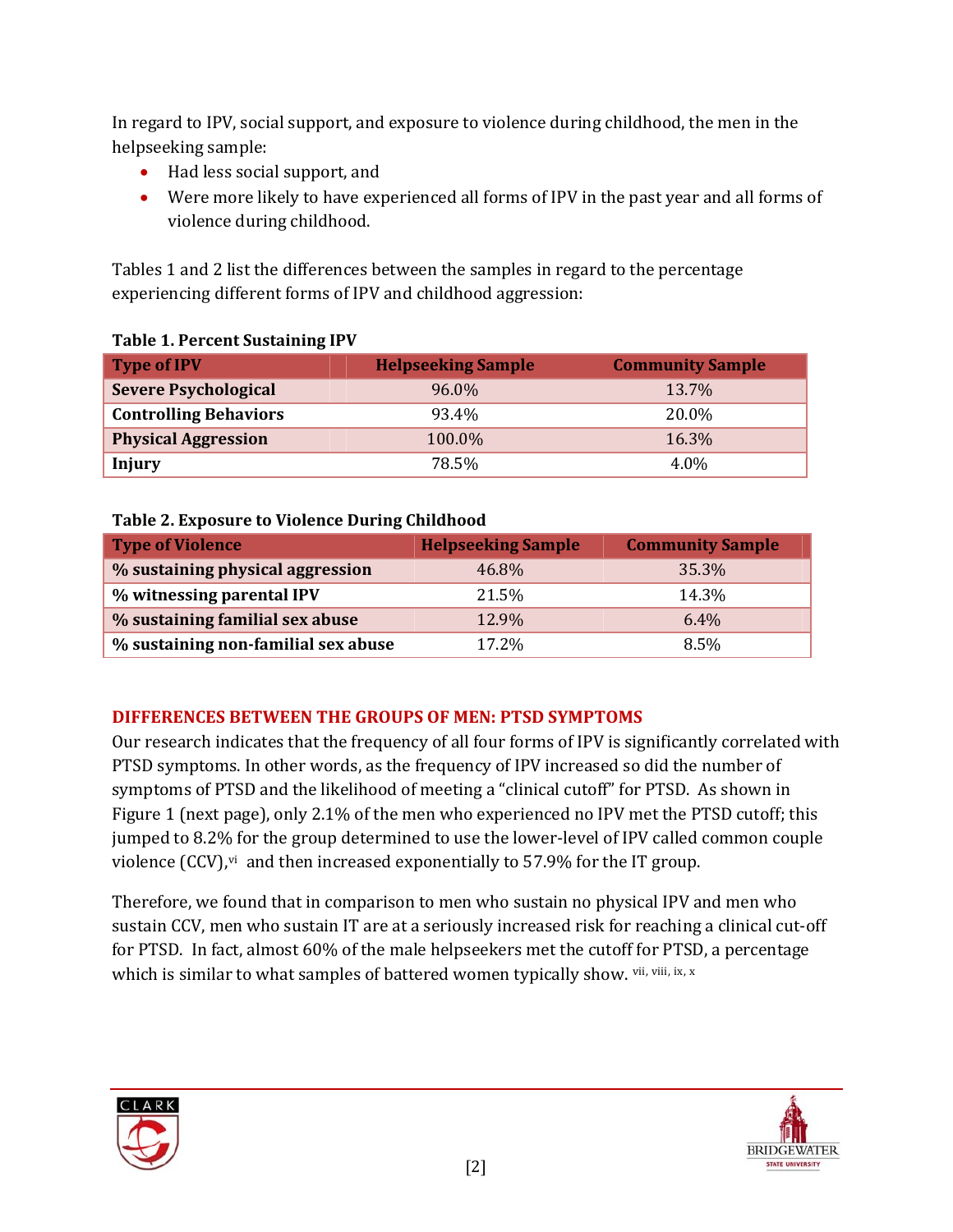

# **Figure 1. Percent of Each IPV Group meeting the PTSD "Clinical Cutoff"**

# **HOW DOES SOCIAL SUPPORT AND CHILDHOOD EXPEREINCES WITH VIOLENCE AFFECT THE DEVELOPMENT OF PTSD?**

The associations between PTSD and sustaining different types of IPV were somewhat different for each sample.

*For the community sample:* 

- Sustaining childhood abuse put the men at risk for experiencing higher frequencies of IPV and was associated with higher levels of PTSD symptoms,
- Men who had higher levels of social support had lower levels of PTSD symptoms than men with lower levels of social support; and
- Sustaining higher frequencies of physical IPV and controlling behaviors from one's partner was associated with higher levels of PTSD symptoms.

## *For the helpseeking sample:*

• Sustaining childhood physical aggression, and experiencing higher frequencies of adult physical IPV and controlling behaviors from their partners, was associated with higher levels of PTSD symptoms.

# **CONCLUSION**

We found that childhood experiences of familial aggression and adult experiences of IPV influenced the presentation of PTSD symptoms in the helpseeking sample. These findings have importa nt implications for treatment:

- It is important for any treatment provider who encounters a man who discloses physical IPV and controlling behaviors against him by his partner to acknowledge that this man has likely been traumatized.
- The trauma of experiencing violence in childhood, as well as IPV as an adult, should be central to any treatment program and should be viewed as within the continuum of